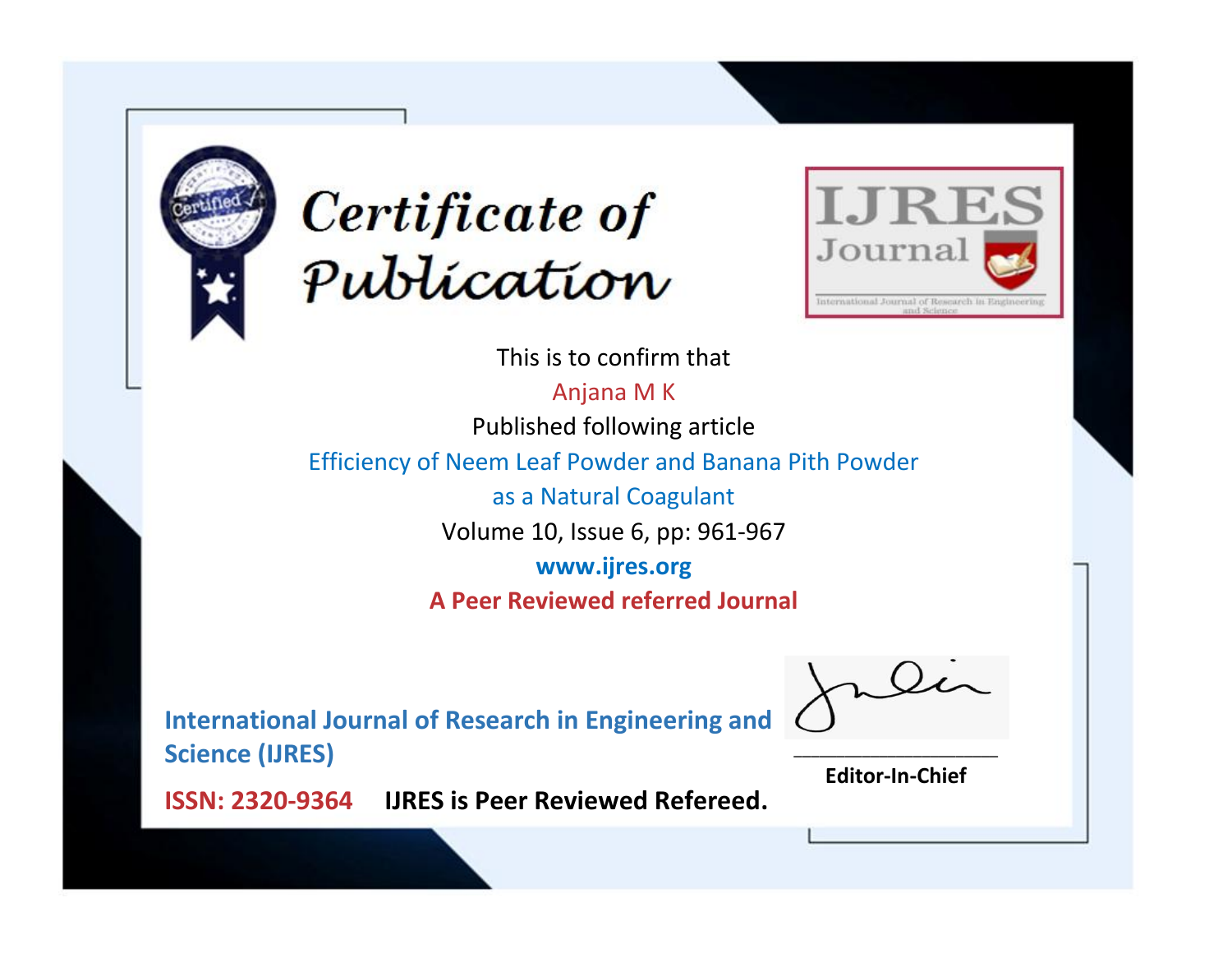



This is to confirm that Shana Nasrin E Published following article Efficiency of Neem Leaf Powder and Banana Pith Powder as a Natural Coagulant Volume 10, Issue 6, pp: 961-967 **www.ijres.org A Peer Reviewed referred Journal**

**International Journal of Research in Engineering and Science (IJRES)**

\_\_\_\_\_\_\_\_\_\_\_\_\_\_\_\_\_\_\_\_\_\_\_\_ **Editor-In-Chief**

**Journal.**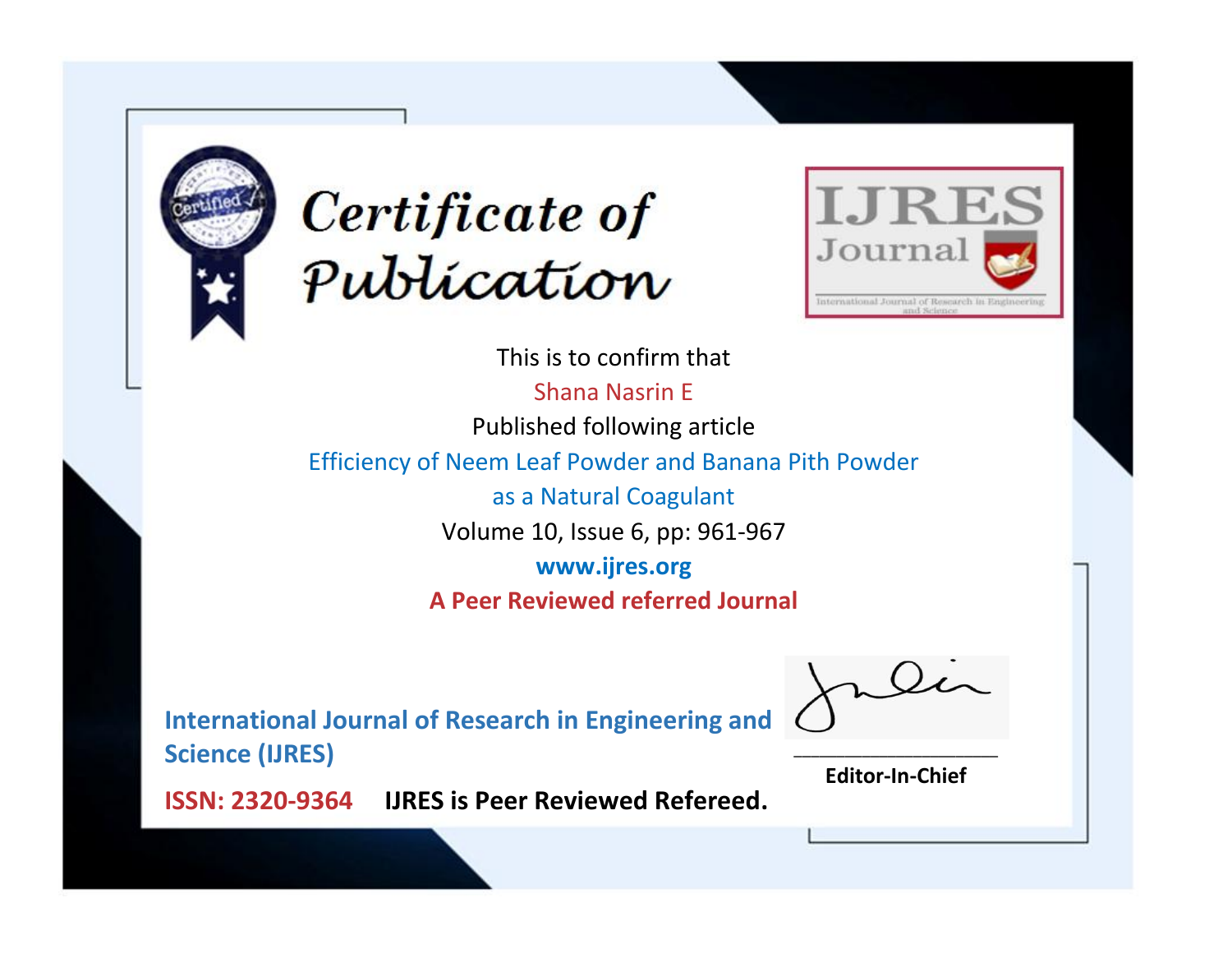



This is to confirm that

Sruthi T

Published following article

Efficiency of Neem Leaf Powder and Banana Pith Powder

as a Natural Coagulant

Volume 10, Issue 6, pp: 961-967

**www.ijres.org**

**A Peer Reviewed referred Journal**

**International Journal of Research in Engineering and Science (IJRES)**

\_\_\_\_\_\_\_\_\_\_\_\_\_\_\_\_\_\_\_\_\_\_\_\_ **Editor-In-Chief**

**Journal.**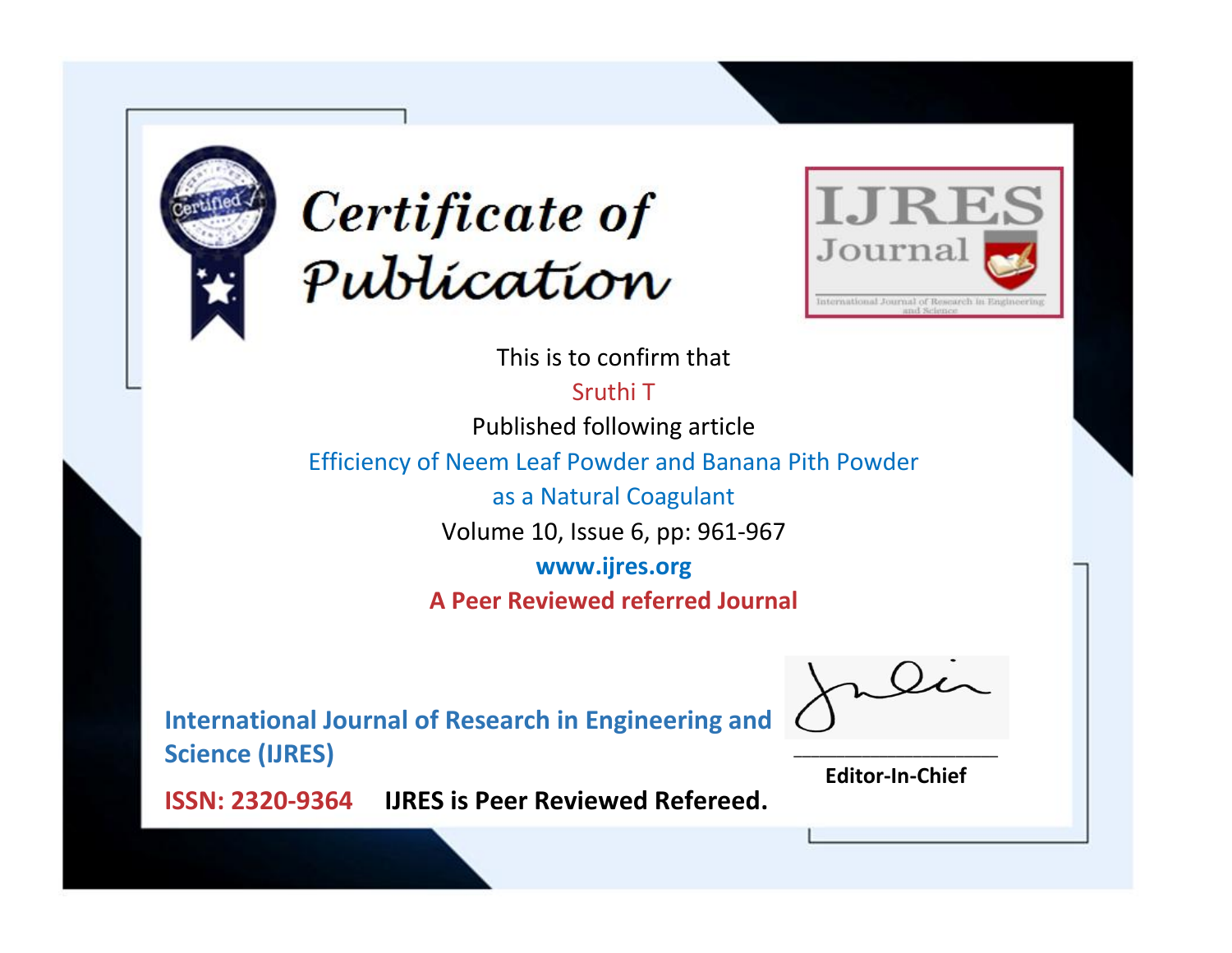



This is to confirm that

Athira A

Published following article

Efficiency of Neem Leaf Powder and Banana Pith Powder

as a Natural Coagulant

Volume 10, Issue 6, pp: 961-967

**www.ijres.org**

**A Peer Reviewed referred Journal**

**International Journal of Research in Engineering and Science (IJRES)**

\_\_\_\_\_\_\_\_\_\_\_\_\_\_\_\_\_\_\_\_\_\_\_\_ **Editor-In-Chief**

**Journal.**